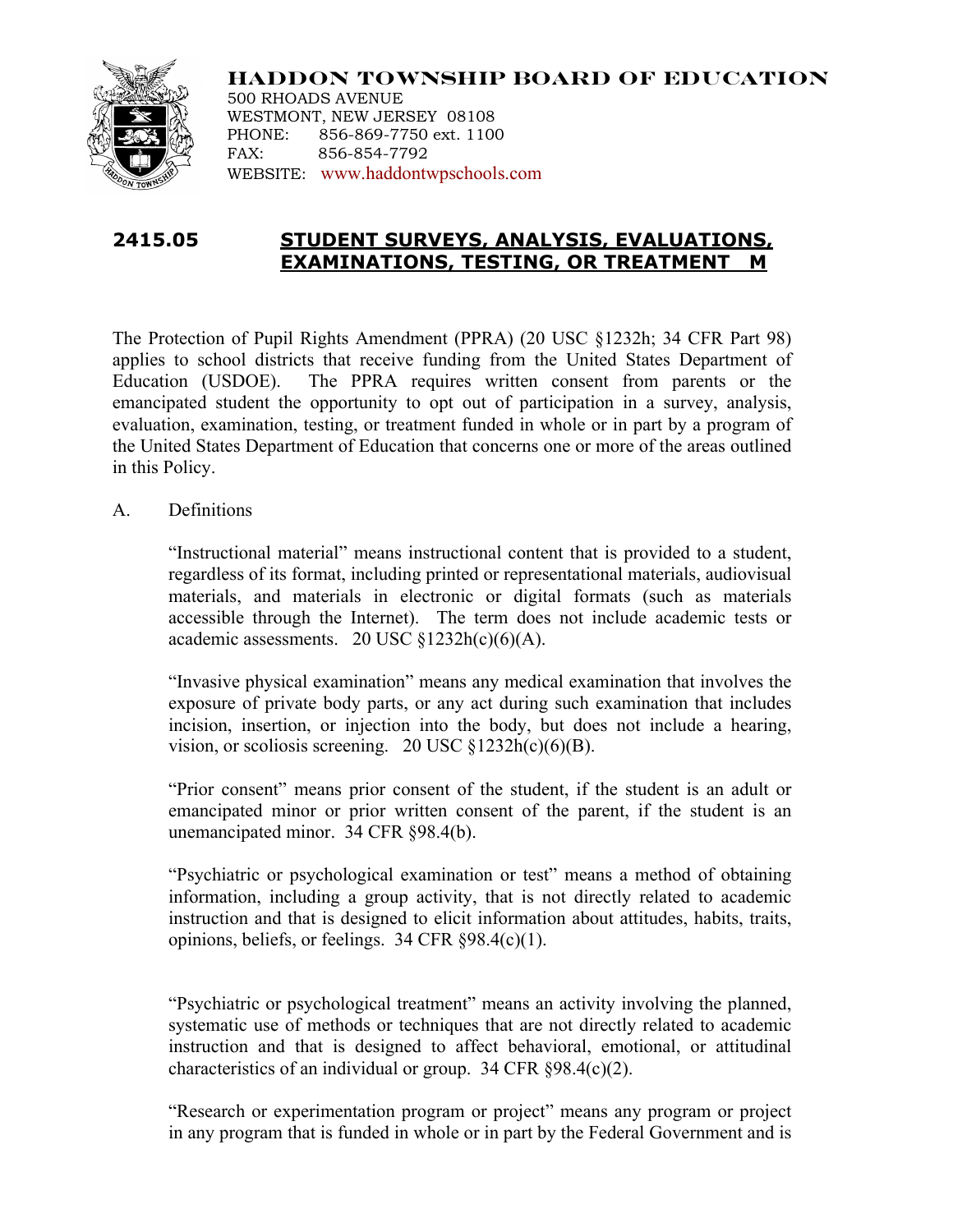designed to explore or develop new or unproven teaching methods or techniques. 34 CFR §98.3(b).

- B. Parents' or Emancipated Students' Right to Inspection of Materials 34 CFR §98.3 and 20 USC §1232(c)
	- 1. All instructional material, including teachers' manuals, films, tapes, or other supplementary instructional material which will be used in connection with any survey, analysis, or evaluation as part of any applicable program or any research or experimentation program or project shall be available for inspection by the parents of the children engaged in such program or project in accordance with 20 USC §1232h(a) and 34 CFR §98.3(a).
		- a. The district shall provide reasonable access to instructional material within a reasonable period of time after the request is received in accordance with 20 USC  $\S 1232h(c)(1)(C)(ii)$ .
	- 2. The parent shall have the right, upon request, to inspect a survey created by a third party before the survey is administered or distributed to their student pursuant to 20 USC  $\S 1232h(c)(1)(A)(i)$ .
		- a. The district shall provide reasonable access to such survey within a reasonable period of time after the request is received in accordance with 20 USC  $$1232h(c)(1)(A)(ii)$ .
	- 3. The parent shall have the right, upon request, to inspect any instrument used in the collection of personal information from students for the purpose of marketing or for selling that information (or otherwise providing that information to others for that purpose), before the instrument is administered or distributed to their student pursuant to 20 USC  $§1232h(c)(1)(F)(i).$ 
		- a. The district shall provide reasonable access to such instrument within a reasonable period of time after the request is received in accordance with 20 USC  $\S 1232h(c)(1)(F)(ii)$ .
- C. Protection of Students' Privacy in Examination, Testing, or Treatment with Prior Consent - 34 CFR §98.4
	- 1. In accordance with 34 CFR §98.4(a) no student shall be required, as part of any program funded in whole or in part by a program of the USDOE, to submit without prior consent to psychiatric examination, testing, or treatment, or psychological examination, testing, or treatment, in which the primary purpose is to reveal information concerning one or more of the following: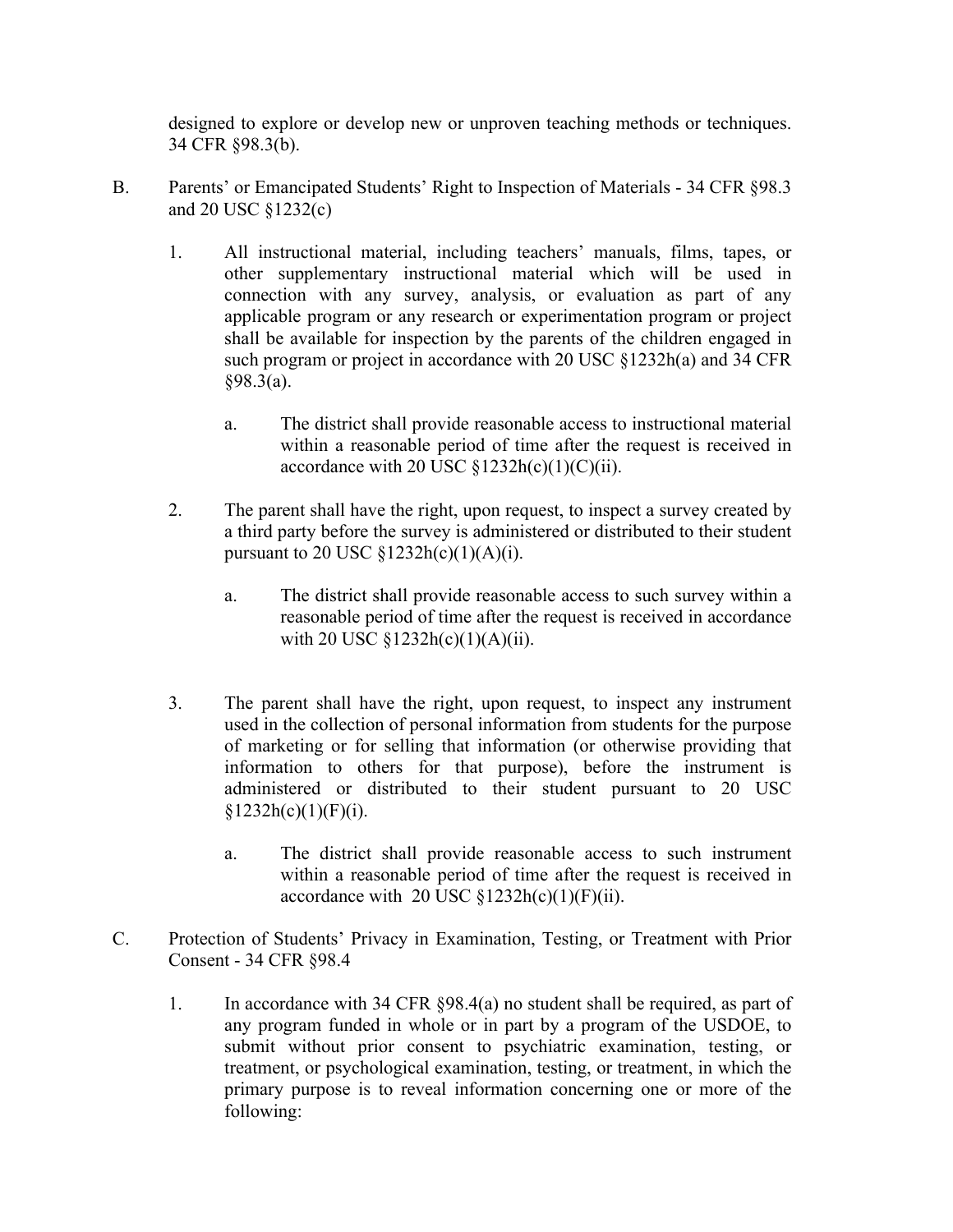- a. Political affiliations;
- b. Mental and psychological problems potentially embarrassing to the student or the student's family;
- c. Sex behavior and attitudes;
- d. Illegal, anti-social, self-incriminating, and demeaning behavior;
- e. Critical appraisals of other individuals with whom the student has close family relationships;
- f. Legally recognized privileged and analogous relationships, such as those of lawyers, physicians, and ministers; or
- g. Income, other than that required by law to determine eligibility for participation in a program or for receiving financial assistance under a program.
- D. Protections of Students' Rights for Surveys, Analysis, or Evaluation -20 USC §1232h
	- 1. In accordance with 20 USC §1232h(b) no student shall be required, as part of any applicable program, to submit to a survey, analysis, or evaluation, without prior consent, that reveals information concerning:
		- a. Political affiliations or beliefs of the student or the student's parent;
		- b. Mental and psychological problems of the student or the student's family;
		- c. Sex behavior or attitudes;
		- d. Illegal, anti-social, self-incriminating, or demeaning behavior;
		- e. Critical appraisals of other individuals with whom the student has close family relationships;
		- f. Legally recognized privileged and analogous relationships, such as those of lawyers, physicians, and ministers;
		- g. Religious practices, affiliations, or beliefs of the student or student's parent; or
		- h. Income, (other than that required by law to determine eligibility for participation in a program or for receiving financial assistance under a program).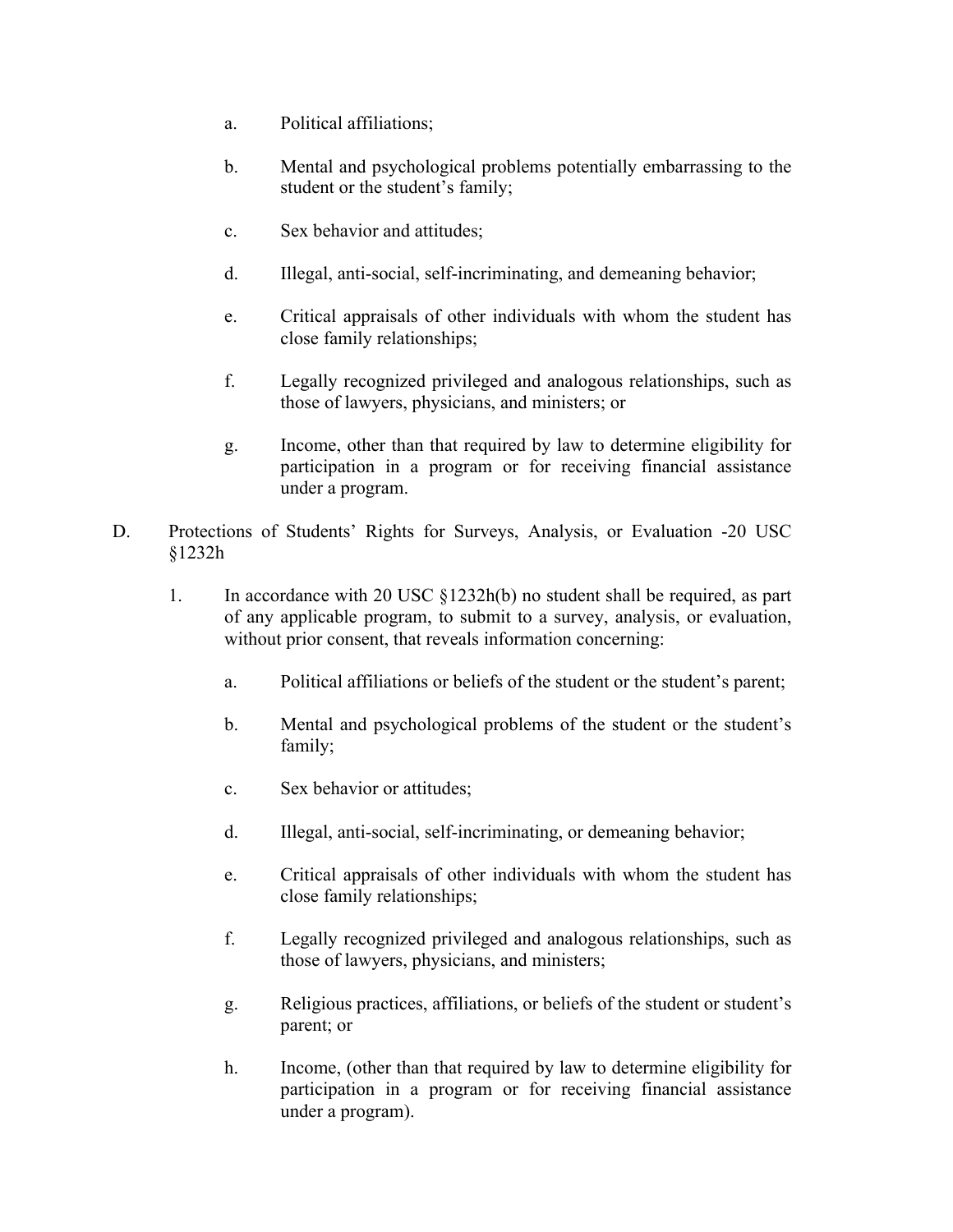- 2. Parents' or Emancipated Students' Right to Opt Out -20 USC §1232h(c)(2)
	- a. The district shall provide notice and offer an opportunity for parents to opt their student out or for emancipated students to opt out of participation in the following activities:
		- (1) Activities involving the collection, disclosure, or use of personal information collected from students for the purpose of marketing or for selling that information (or otherwise providing that information to others for that purpose).
		- (2) The administration of any survey containing one or more of the items listed in D.1. above.
		- (3) Any nonemergency, invasive physical examination or screening that is:
			- (a) Required as a condition of attendance;
			- (b) Administered by the school and scheduled by the school in advance; and
			- (c) Not necessary to protect the immediate health and safety of the student, or of other students.
	- b. The district shall directly notify parents at least annually at the beginning of the school year of the specific or approximate dates during the school year when activities described in D.2.a. above are scheduled or expected to be scheduled in accordance with 20 USC  $$1232h(c)(2)(B).$
- 3. Exceptions 20 USC  $\S 1232h(c)(4)$ 
	- a. The provisions of 20 USC §1232h do not apply to the collection, disclosure, or use of personal information collected from students for the exclusive purpose of developing, evaluating, or providing educational products or services for, or to, students or educational institutions, such as the following:
		- (1) College or other postsecondary education recruitment, or military recruitment in accordance with Policy 9713;
		- (2) Book clubs, magazines, and programs providing access to low-cost literary products;
		- (3) Curriculum and instructional materials used by schools in the district;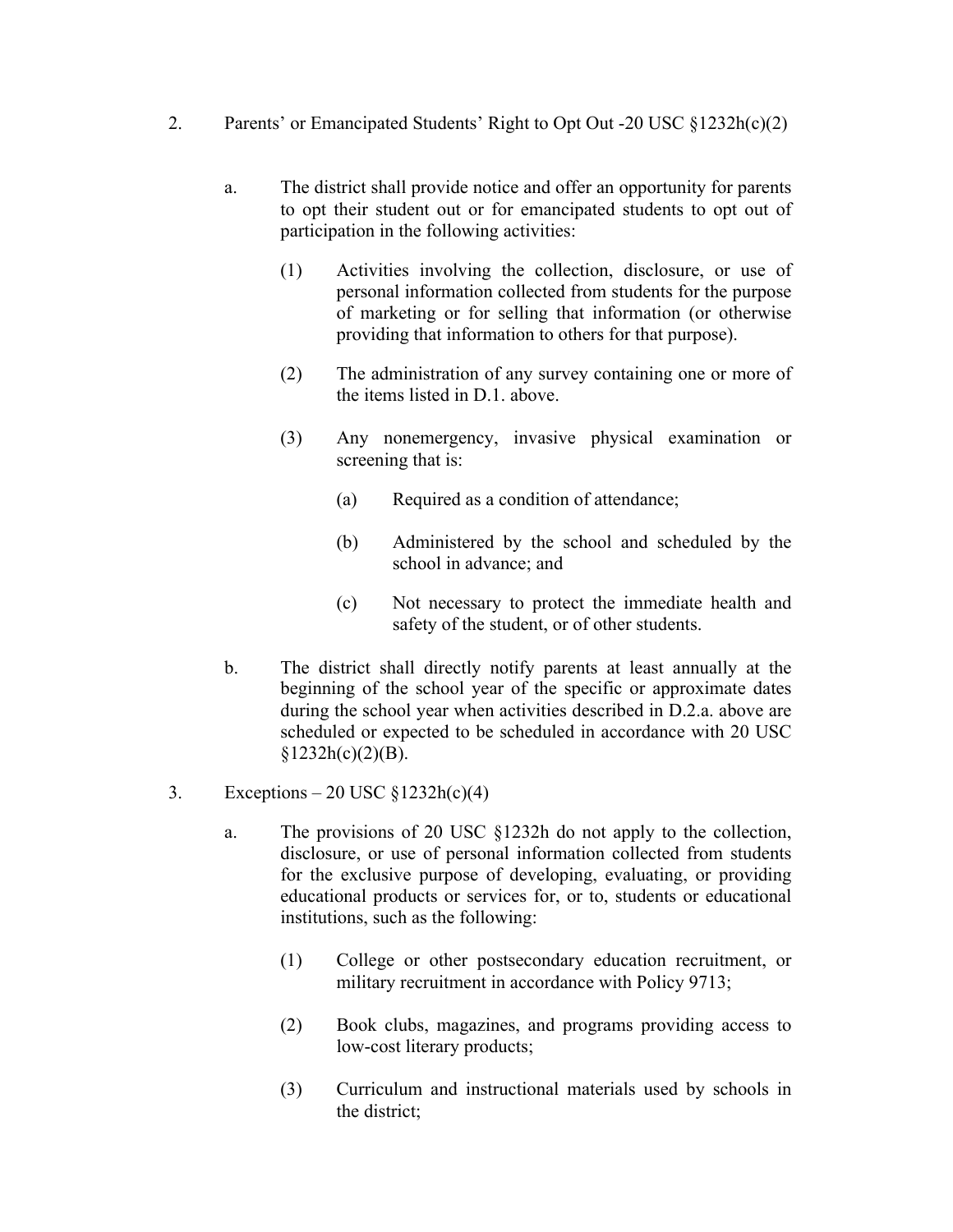- (4) Tests and assessments used by schools in the district to provide cognitive, evaluative, diagnostic, clinical, aptitude, or achievement information about students (or to generate other statistically useful data for the purpose of securing such tests and assessments) and the subsequent analysis and public release of the aggregate data from such tests and assessments;
- (5) The sale by students of products or services to raise funds for school-related or education-related activities; and
- (6) Student recognition programs.
- b. The provisions of this Policy:
	- (1) Shall not be construed to preempt applicable provisions of New Jersey law that require parental notification; and
	- (2) Do not apply to any physical examination or screening that is permitted or required by an applicable New Jersey law, including physical examinations or screenings permitted without parental notification.
- 4. Policy Adoption or Revision 20 USC  $\frac{\S}{2}$  1232h(c)(2)(A)(i)

The district shall provide this Policy to parents and students at least annually at the beginning of the school year, and provide notice within a reasonable period of time after any substantive change is made to this Policy.

E. Student Privacy – 20 USC §1232h and 34 CFR §98

The district shall ensure a student's privacy is protected regarding any information collected in accordance with this Policy.

F. Violations of the PPRA – 20 USC §1232h and 34 CFR §98

Parents or students who believe their rights under PPRA may have been violated may file a complaint with the USDOE.

In addition to the provisions of 20 USC §1232h, 34 CFR §98, and this Policy, the Superintendent or designee shall ensure compliance with the provisions of N.J.S.A. 18A:36-34 and Policy 9560 – Administration of School Surveys before students are required to participate in any academic or nonacademic survey, assessment, analysis, or evaluation.